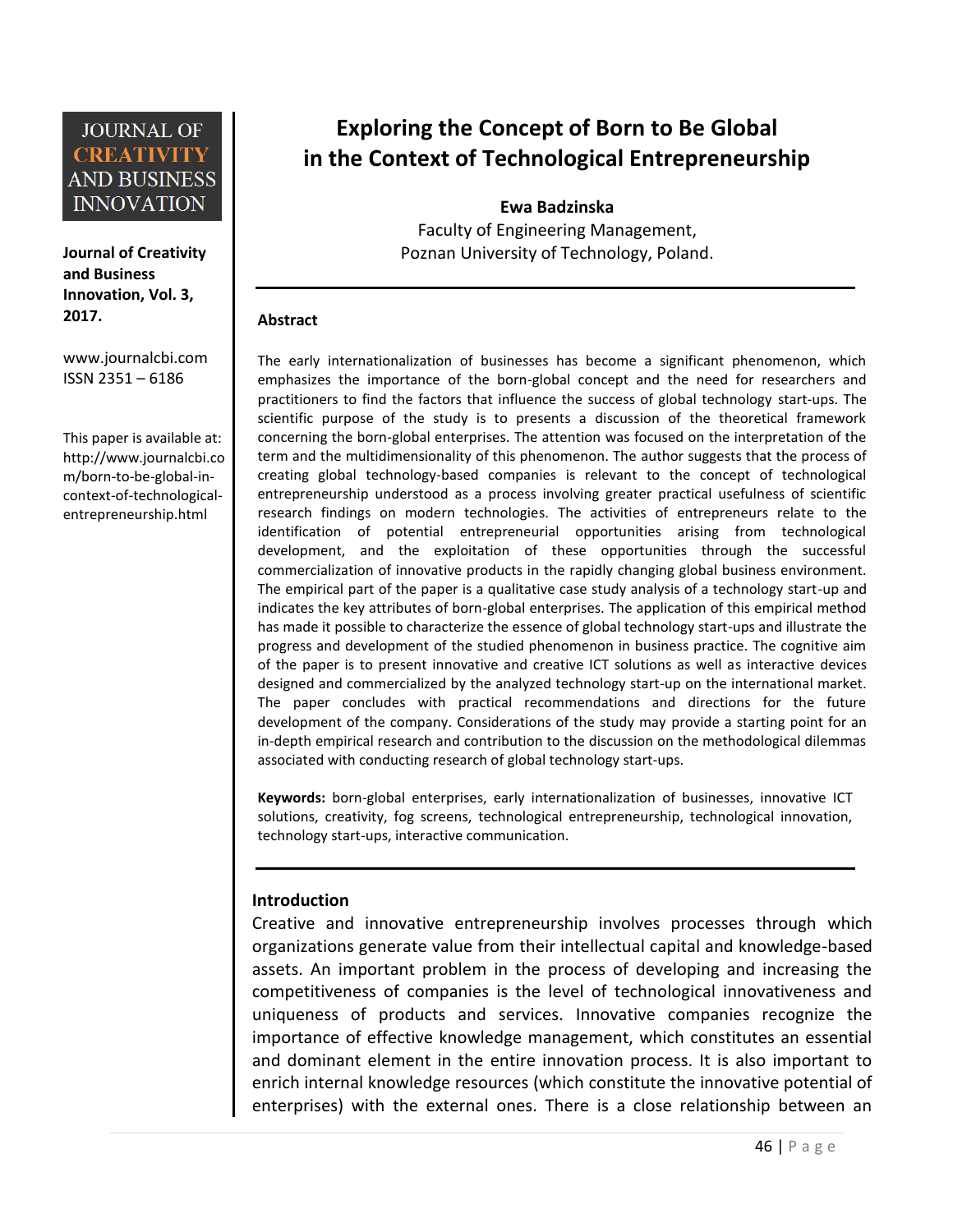**Journal of Creativity and Business Innovation, Vol. 3, 2017.**

[www.journalcbi.com](http://www.journalcbi.com/) ISSN 2351 – 6186

This paper is available at: [http://www.journalcbi.co](http://www.journalcbi.com/ideation-using-analogies.html) [m/born-to-be-global-in](http://www.journalcbi.com/ideation-using-analogies.html)[context-of-technological](http://www.journalcbi.com/ideation-using-analogies.html)[entrepreneurship.html](http://www.journalcbi.com/ideation-using-analogies.html)

innovative potential and activity in this area and the quantity and the quality of knowledge resources accumulated by the company. The creativity, capabilities, dynamism, and innovativeness of the entrepreneurs in a country are important aspects of the absorptive capacity, which is such a distinctive characteristic of successful development experiences (Szirmai, Naudé, & Goedhuys, 2011). The global economy provides the opportunity for internationalization from birth for the new technology-based companies. The global entrepreneurs must take advantage of the Global Intellectual Property as a competitive advantage, and access global markets thorough the ways that another have learned and created (Etzkowitz, Solé, & Piqué, 2007).

 Oviatt and McDougall (1994) and McDougall et al. (1994), the authors of the International New Ventures theory, define the new global ventures 'as a business organization that form inception seeks to derive significant competitive advantage from the use of resources and the sale of outputs in multiple countries.' Innovative and internationally oriented companies, so-called 'born globals,' face the challenge of developing a global value proposition, and attending global markets. The current empirical literature note several trends that contribute to an increasingly early internationalization of new technologybased companies. The ways to be global can include platforms that another has used or experience of other companies or managers.

 The modernity of products and services provided by Polish technology startups depends largely on the creating of entrepreneurship culture, which is the basis for the development of innovativeness by people with funds, who are able to take risks. The key competences of technology firms are undoubtedly located in the resources of knowledge and skillful use of these resources to create added value and value for customers. Indeed, creative people are capable to recombine multiple knowledge and domain areas in different and unique ways from one discipline into another (Brazdauskaite & Rasimaviciene, 2015). Moreover, the expert knowledge is a fundamental resource that controls the processes of reconfiguration and multiplication of other resources, constitutes a platform of shared values and is fundamental for building trust in a company.

 The scientific purpose of the study is to compile the views of scholars on bornglobal enterprises. The attention was focused on the interpretation of the term and the multidimensionality of this phenomenon. The author contributes to the discussion and suggests that the process of creating global technology-based companies is relevant to the concept of technological entrepreneurship understood as a process involving greater practical usefulness of scientific research findings on modern technologies. The empirical part of the paper is a qualitative case study analysis of a technology start-up and indicates the key attributes of born-global enterprises. The application of this empirical method has made it possible to characterize the essence of global technology start-ups and illustrate the progress and development of the studied phenomenon in business practice. The cognitive aim of the publication is to present innovative and creative ICT solutions as well as interactive devices designed and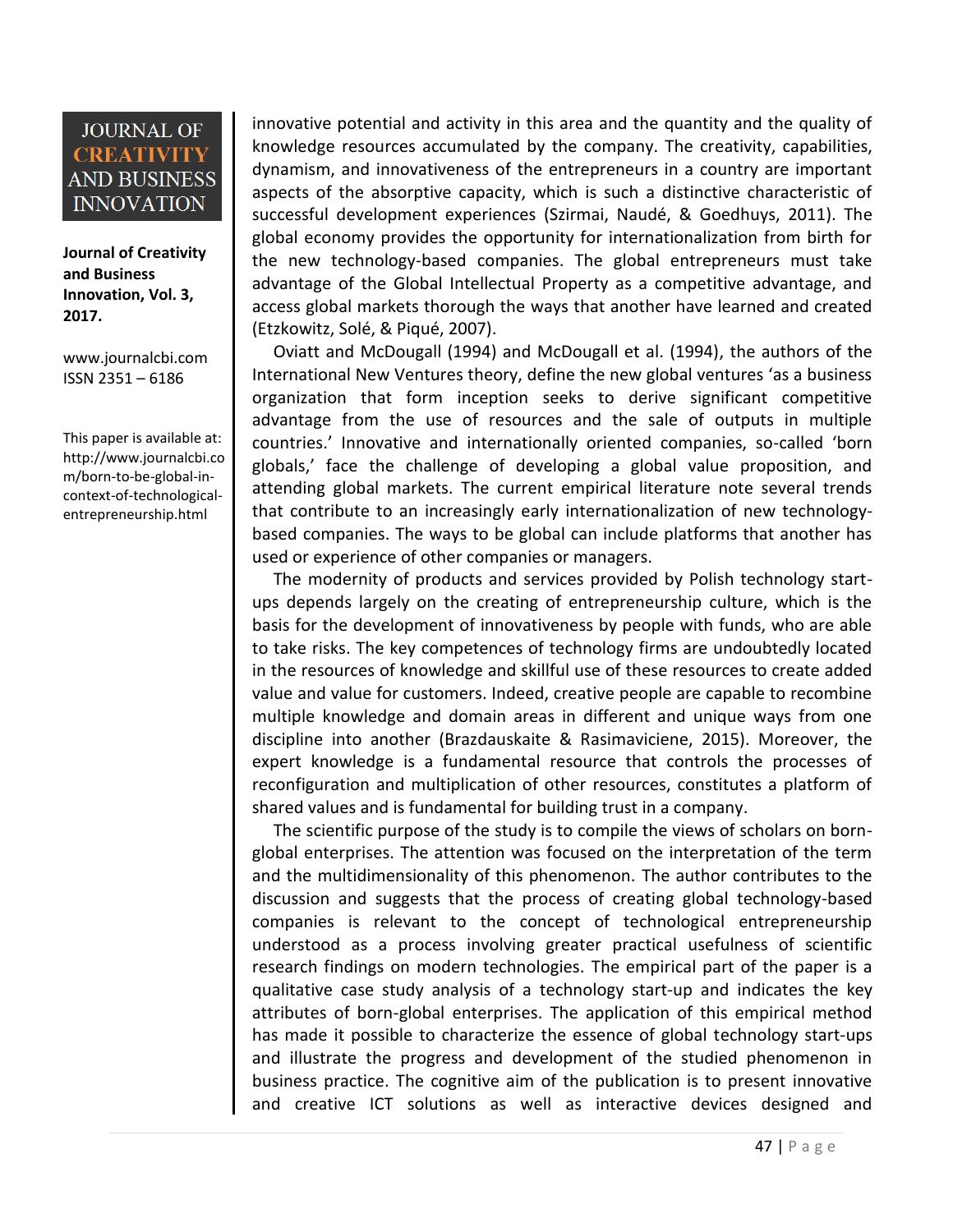**Journal of Creativity and Business Innovation, Vol. 3, 2017.**

[www.journalcbi.com](http://www.journalcbi.com/) ISSN 2351 – 6186

This paper is available at: [http://www.journalcbi.co](http://www.journalcbi.com/ideation-using-analogies.html) [m/born-to-be-global-in](http://www.journalcbi.com/ideation-using-analogies.html)[context-of-technological](http://www.journalcbi.com/ideation-using-analogies.html)[entrepreneurship.html](http://www.journalcbi.com/ideation-using-analogies.html)

commercialized by the analyzed technology enterprise. The purposeful selection of the company resulted from the clarity of the explained phenomenon and was aimed at identifying cases relevant to the research objectives. Considerations of the study may provide a starting point for an in-depth empirical research and contribution to the discussion on the methodological dilemmas associated with conducting research in this area. This paper is an extension of work originally presented in the "Proceedings of the International Business Conference 2016: Searching for Innovative and Creative Business Solutions."

 This paper is organized into six sections. The first part presents some reflections on new technology-based ventures in the context of technological entrepreneurship. Then follows a discussion of the theoretical framework concerning the born-global enterprises. Attention was paid to a widely accepted conceptual apparatus in foreign literature. The paper then describes the methods used for carrying out the study. The next section exemplifies the theoretical background using a case-study of the technology start-up – Leia Display System. The study provides the examples of how to use the potential of organization to create and implement innovative ICT solutions in the rapidly changing global business environment. Then the unique and modern technology solutions of Leia will be presented. The paper concludes with practical recommendations and directions for the future development of the start-up.

#### **New technology-based ventures in the context of technological entrepreneurship**

The activities of entrepreneurs relate to the identification of potential entrepreneurial opportunities arising from technological development, and the exploitation of these opportunities through the successful commercialization of innovative products (Petti, 2012) in the rapidly changing global business environment. The author of this paper suggests that the process of creating new technology-based companies with global reach is relevant to the concept of technological entrepreneurship understood as a process involving greater practical usefulness of scientific research findings on modern technologies. It is based on increasing innovation, new assets and competitiveness through more efficient use of research results leading to development of products and services (Badzińska, 2016). An essential element of this process is effective cooperation between research institutions, research and development centers, capital market institutions, business-related sphere and enterprises in order to diffuse knowledge and scientific potential into commercial solutions regarding technological innovations (Badzińska, 2015). The basis for the development of technological entrepreneurship is formed, therefore, by interactions between science, technology and the commercial world (Poznańska, 2010). This is a creative and innovative ability of knowledge-based companies and an adaptation response to the real business environment (Nacu & Avasilcăi, 2014).

 The process of creating innovative business solutions is conditioned largely by endogenous factors of organizations, including primarily the qualifications and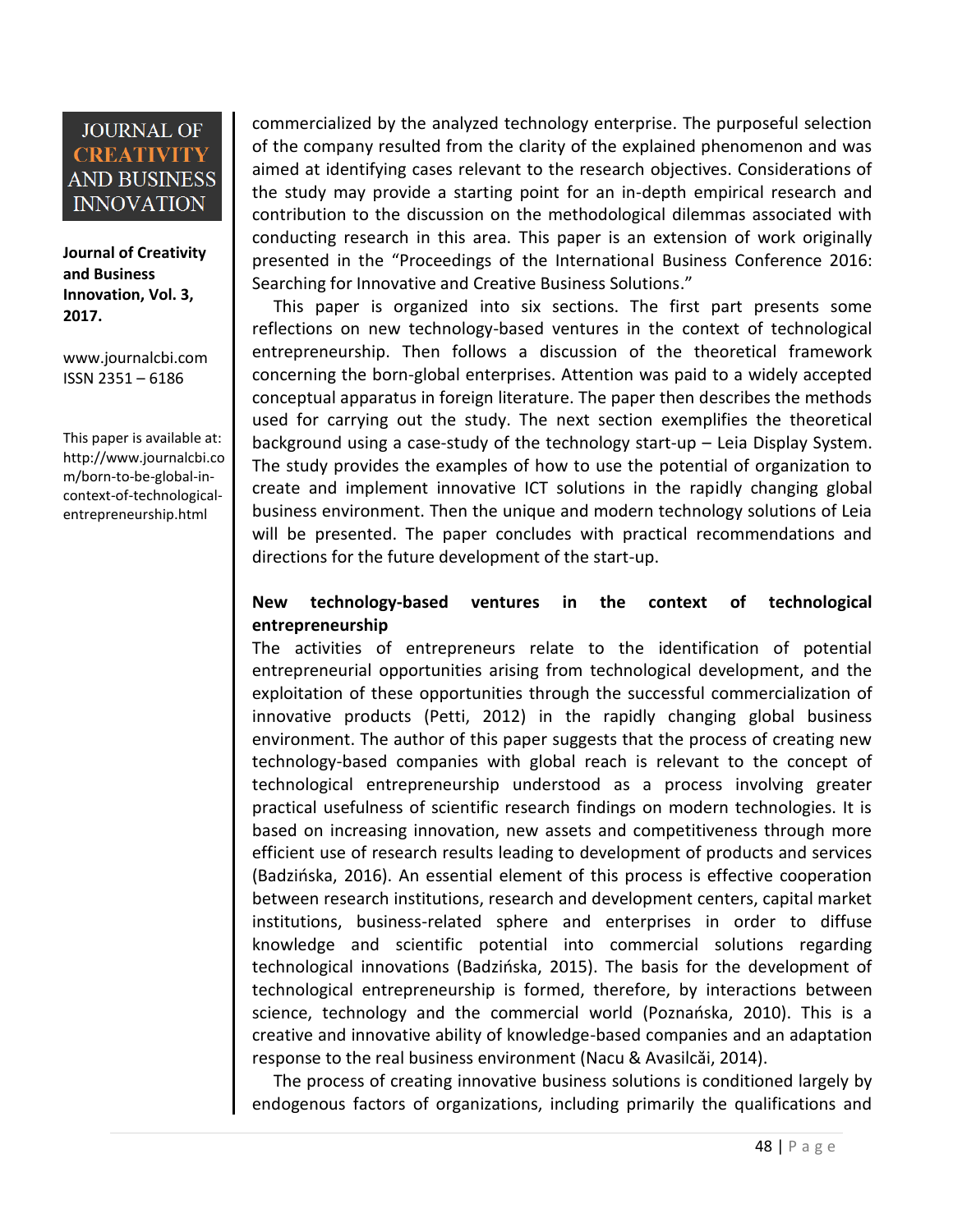**Journal of Creativity and Business Innovation, Vol. 3, 2017.**

[www.journalcbi.com](http://www.journalcbi.com/) ISSN 2351 – 6186

This paper is available at: [http://www.journalcbi.co](http://www.journalcbi.com/ideation-using-analogies.html) [m/born-to-be-global-in](http://www.journalcbi.com/ideation-using-analogies.html)[context-of-technological](http://www.journalcbi.com/ideation-using-analogies.html)[entrepreneurship.html](http://www.journalcbi.com/ideation-using-analogies.html)

expertise of employees and their ability to implement new technological solutions into business practice. A significant impact on the development of innovative entrepreneurship is also made by business ecosystem covering a wide spectrum of cooperation with business environment institutions (Badzińska, 2014) and by external factors that influence the formation of technology firms (Bailetti, 2012). It is important to ensure optimal conditions for the commercialization of research results and their usage in enterprises in the form of new products and services through effective collaboration with research centers and the business-related sphere.

 Creative entrepreneurship which must be combined with innovativeness is an ability to allocate resources efficiently. It can be argued that competitive advantage of technology firms is derived from their employees' unique knowledge, skills and especially the ability to implement them in practice, as well as specific organizational competencies and research experience. These companies successfully bridge the gap in the creation of innovative business solutions with the support of ICT and, above all, seek to obtain global market acceptance for their offer. The creation of new technology-based companies with global reach becomes a key tool in generating wealth in international business environment. However, the young ventures need the support groups such as chambers of commerce and other institutions that promote the internationalization of entrepreneurship. Therefore, it is necessary to skillfully combine innovative ideas with effective governance and relevant funding sources. It is undeniable that creative global entrepreneurship and the accompanying innovativeness have been and will be the driving forces in the rapidly changing global business environment.

 Technological entrepreneurship as a complex phenomenon that encompasses not only multiple disciplines and levels of analysis to be investigated using different perspectives, but also a case-by-case approach for the analysis to be meaningful. According to Petti (2009), the concept of technological entrepreneurship incorporates four main sets of activities relating to (i) creating new technologies or identify existing technologies (but previously undeveloped), (ii) the recognition and matching of opportunities arising from the application of these technologies to emerging market needs, (iii) technology development or application, (iv) business creation.

 The dominant theme of world articles on technological entrepreneurship focuses on small technology firms and on external factors that influence the formation of technology firms (Bailetti, 2012). Another theme addresses the consequences of technology based business and engineering entrepreneurship (Nicholas & Armstrong, 2003). Important theme is the interdependence between small-firm initiatives and the external infrastructure that contributes to science and technology advances. This theme describes the systems that support the foundation of new technology firms, establishment of a new technology venture and different types of technical entrepreneurs (Jones-Evans, 1995). Liu et al. (2005) represent ways in which entrepreneurs draw on resources and structures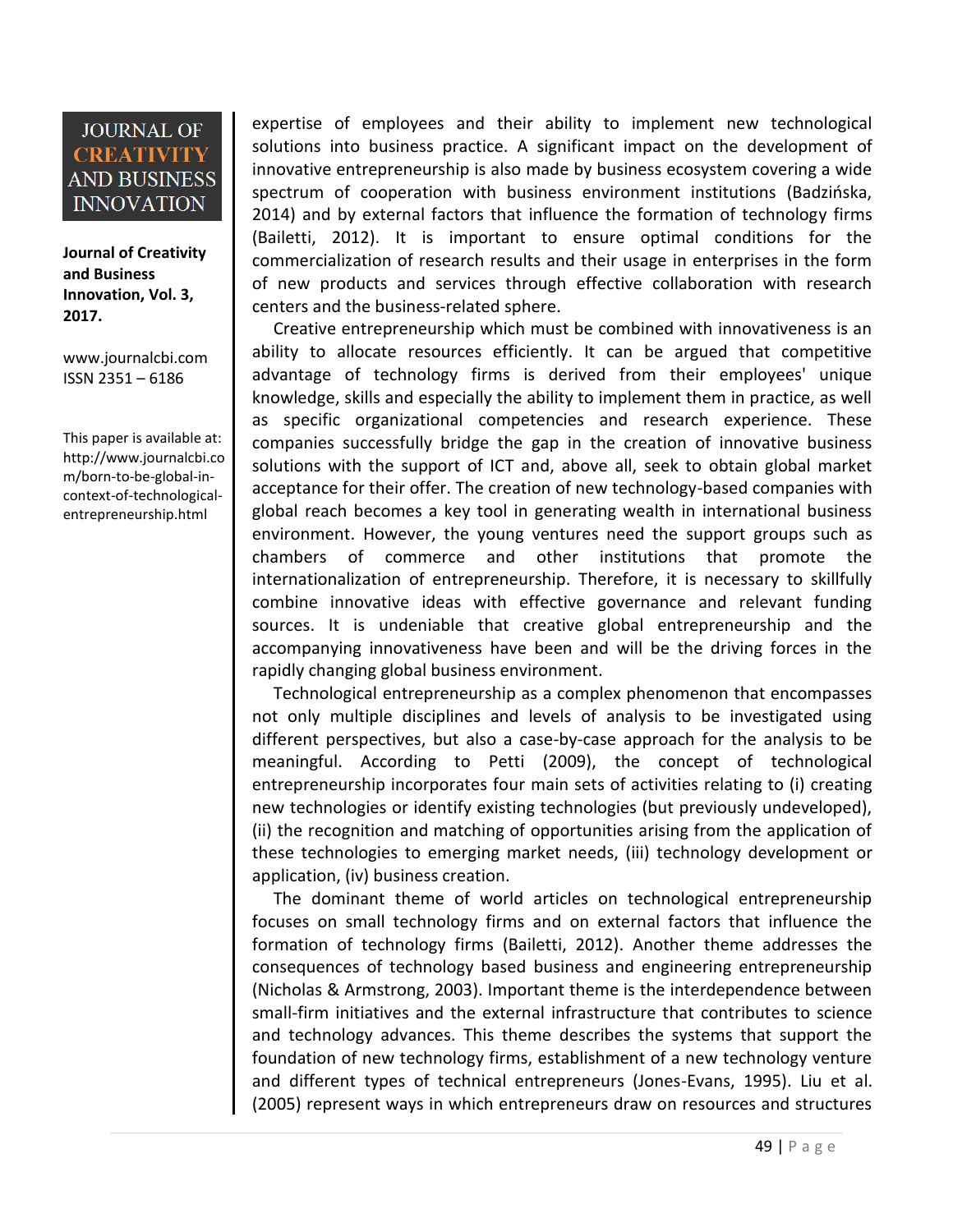**Journal of Creativity and Business Innovation, Vol. 3, 2017.**

[www.journalcbi.com](http://www.journalcbi.com/) ISSN 2351 – 6186

This paper is available at: [http://www.journalcbi.co](http://www.journalcbi.com/ideation-using-analogies.html) [m/born-to-be-global-in](http://www.journalcbi.com/ideation-using-analogies.html)[context-of-technological](http://www.journalcbi.com/ideation-using-analogies.html)[entrepreneurship.html](http://www.journalcbi.com/ideation-using-analogies.html)

to exploit emerging technology opportunities. The other articles cover topics on: university and business incubators, firm spin-off and technology transfer mechanisms, government programs that support technological entrepreneurship and entrepreneurship education. In the literature, the terms: technological entrepreneurship, technology entrepreneurship, technical entrepreneurship and techno-entrepreneurship are used synonymously (Petti, 2012).

 Bailetti (2012) argues that technology entrepreneurship is an investment in a project that assembles and deploys specialized individuals and heterogeneous assets that are intricately related to advances in scientific and technological knowledge for the purpose of creating and capturing value for a firm. The project exploits or explores scientific and technology knowledge. External and internal individuals and organizations co-produce the project's outputs. According to Lindenberg and Foss (2011), technological entrepreneurship is about managing joint exploration and exploitation, where each individual has roles and responsibilities in cooperatively moving forward toward accomplishing shared goals. It focuses on investing in and executing the firms' projects, not just recognizing technology or market opportunities.

 Technological entrepreneurship is understood therefore, as a joint-production phenomenon that draws from a team of specialized individuals from multiple domains, some or all of whom become embedded in the technology path they try to shape in real time (Garud & Karnøe, 2003). The firm's owners and employees have no way of knowing or predicting the relevant attributes of all the assets. Asset attributes need to be created by the whole team. Technological entrepreneurship identifies, selects, and develops new attributes for the purpose of creating value for the firm and for customers. What distinguishes technology entrepreneurship from other entrepreneurship types is the collaborative experimentation and production of new products, assets, and their attributes, which are related to advances in scientific and technological knowledge and the firm's asset ownership rights (Bailetti, 2012).

#### **The born-global perspective – theoretical background**

The early internationalization of businesses has become a significant phenomenon, which underscores the importance of the born-global concept and the need for researchers and practitioners to understand the factors that influence the success of global technology start-ups. It is a complex phenomenon that encompasses not only multiple disciplines and levels of analysis to be investigated using different perspectives, but also a case-by-case approach for the analysis to be meaningful.

 The discussion of the theoretical framework is based on international literature review concerning the born-global enterprises and related concepts, to compare different definitions and the views of scholars on this research object. A new method of the process of internationalization and a type of company were identified by a study (Rennie, 1993), which proved that many firms began to export within a couple of years of their establishment due to globalization and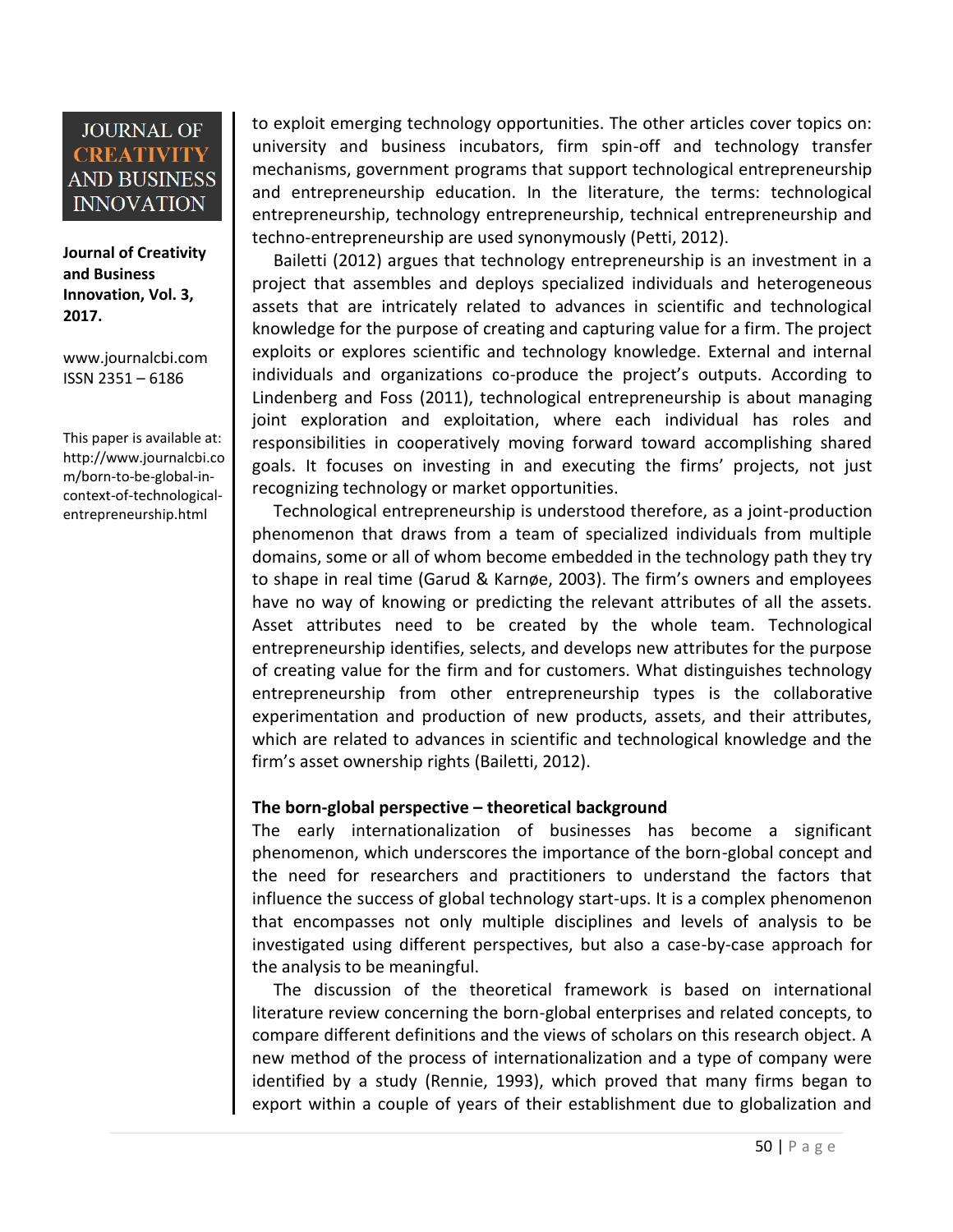**Journal of Creativity and Business Innovation, Vol. 3, 2017.**

[www.journalcbi.com](http://www.journalcbi.com/) ISSN 2351 – 6186

This paper is available at: [http://www.journalcbi.co](http://www.journalcbi.com/ideation-using-analogies.html) [m/born-to-be-global-in](http://www.journalcbi.com/ideation-using-analogies.html)[context-of-technological](http://www.journalcbi.com/ideation-using-analogies.html)[entrepreneurship.html](http://www.journalcbi.com/ideation-using-analogies.html)

technological advances (Cavusgil & Knight, 2009). Such findings contradicted the traditional internationalization theory categorized as gradual and evolutionary – the 'stages theory' (Johanson & Vahlne, 1990). They contributed to further research on this topic.

 Being a relatively new concept, there is no single, generally accepted definition of born-global enterprises in the subject literature. They are referred to as 'born globals,' international new ventures (Oviatt & McDougall, 1994), global start-ups (McDougall et al, 1994), infant multinationals (Madsen & Servais, 1997) or innate exporters (Mettler & Williams, 2011). The vast majority of the reviewed literature sources assume that such entities are micro, small or medium-sized firms. For this reason they are also referred to as 'micro multinationals' in some publications (Varian, 2011; Mettler & Williams, 2011). There is also some literature classifying born-global firms into those set up by 'born industrialists' (industrial practitioners starting their business with an innovative product) and those set up by 'born academicians' (researchers developing the product) whose common denominator is the fact that they are located close to academic centers or in IT regions, accentuating their technology orientation (Nordman & Melén, 2008). However, this is a rather controversial issue in the literature (Zucchella et al, 2007). For simplification and readability reasons, the term 'born-global enterprises' will be used in this study.

 The available research suggests that a born-global enterprise is a venture launched to exploit a global niche soon after inception. It is established with the capability to compete internationally and coordinate resources across countries (Coviello, McDougall, & Oviatt, 2011). Furthermore, it is a growth-oriented business with a strong innovative capacity that achieves high export shares in several foreign countries. The born-global enterprises are likely to be considered global innovators or companies following an innovative way of doing business at a global level from the very early stages of their business activity (Oviatt & McDougall, 2005; McDougall et al, 1994; Cavusgil & Knight, 2009). They fill important gaps in global value chains, are strongly driven by the global mindset of their managers and the need to attract more business than they can achieve in their domestic markets. As a consequence, they could be considered as helping to stabilize economic development and recovery (Mettler & Williams, 2011). The intensity of the way in which these firms undertake international business can differ. Varying definitions of born-global enterprises applied in selected research differ in their maximum time spent before starting international activity (e.g. between two and three years (Rennie, 1993; Knight & Cavusgil, 1996; Madsen et al, 2000), in minimum share of foreign sales as a percent of total sales (Luostarinen & Gabrielsson, 2006; Loane et al, 2007), and in the number and location of the markets served (Pla-Barber & Escriba-Esteve, 2006; Gabrielsson and Kirpalani, 2012).

 The research mainly investigates the specific features of this type of enterprises, the reasons for their emergence and the main challenges they face. Attention is given to their survival and growth potential, knowledge intensive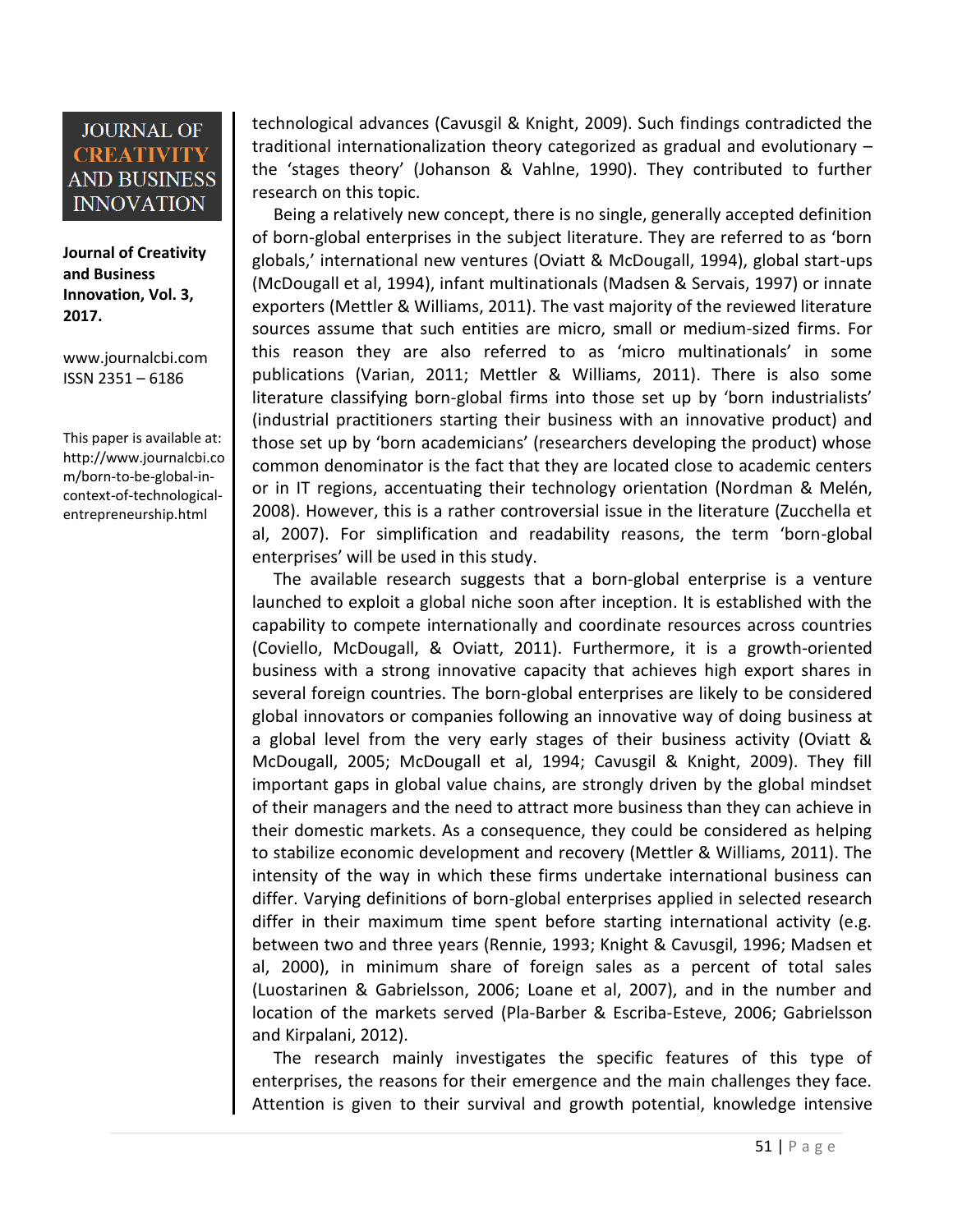**Journal of Creativity and Business Innovation, Vol. 3, 2017.**

[www.journalcbi.com](http://www.journalcbi.com/) ISSN 2351 – 6186

This paper is available at: [http://www.journalcbi.co](http://www.journalcbi.com/ideation-using-analogies.html) [m/born-to-be-global-in](http://www.journalcbi.com/ideation-using-analogies.html)[context-of-technological](http://www.journalcbi.com/ideation-using-analogies.html)[entrepreneurship.html](http://www.journalcbi.com/ideation-using-analogies.html)

business services, global vision of management from the outset, and global growth path. One of the most commonly accepted features of born global firms is that they are founded and managed by highly proactive, risk-taking entrepreneurs who are eager to discover and exploit opportunities abroad in order to pursue competitive advantage (Pock & Hinterhuber, 2011; Harveston et al, 2000). Some reports focus on the efficiency of their internationalization model (Lejko & Bojnec, 2011), and some have compared them with other enterprises' internationalization pathways (Harris & Li, 2007; Mettler & Williams, 2011; Cavusgil & Knight, 2009). Most of the studies follow a qualitative approach (interviews, case studies) or include small sample sizes for standardized questionnaires. Due to the lack of a uniform definition of 'born-global' and standardized data dealing with this enterprise form, it is possible to provide only an approximation of their extent and their contribution to the economy.

 Because of their young age, born-global enterprises tend to be mainly micro or small in size. They can be found in all sectors of the economy, but their product or service portfolio is characterized by a high level of innovation, modern technology and exclusive design. Irrespective of their type of activity, such companies are found to possess high innovation capacity and the ability to serve customers in an innovative way (Leonidou & Samiee, 2012). Furthermore, they are observed to possess high job creation potential. It is widely acknowledged that it is mainly small and young innovative companies that create most jobs. Born-global enterprises are heavy users of internet-based services like Google Apps, Skype and Amazon delivery (Mettler & Williams, 2011; Schneor, 2012) in their communication, distribution, marketing and knowledge management. A social capital build up through networks is essential for such companies, as well as networking and online collaboration tools that provide new opportunities for multinational cooperation (Renda, 2011). Consequently, born-global enterprises are embedded in international networks, and such well-functioning cross-border relations are an important factor for their success. Moreover, such companies are customer-oriented enterprises that determine the breadth of their product offering and the standardization of their marketing strategy across several foreign markets by taking into account the dynamics of their target market (Gabrielsson et al, 2012).

 The author emphasizes the important role of technological entrepreneurship for the development of the complex phenomenon of born-global enterprises. Technology start-ups with academic origin represent the mainstream of innovative entrepreneurship and one of the active mechanisms of the commercialization of research results. The owners and employees of these enterprises are able to turn interdisciplinary knowledge into practical use, to perceive gaps and market opportunities, achieve forward-looking, search for change and respond to it and use it to implement innovative solutions in various areas of global environment (Badzińska, 2014, 2016). Current expertise and interdisciplinary knowledge in conjunction with the skill necessary for their development constitute a basis for shaping competitive advantage on the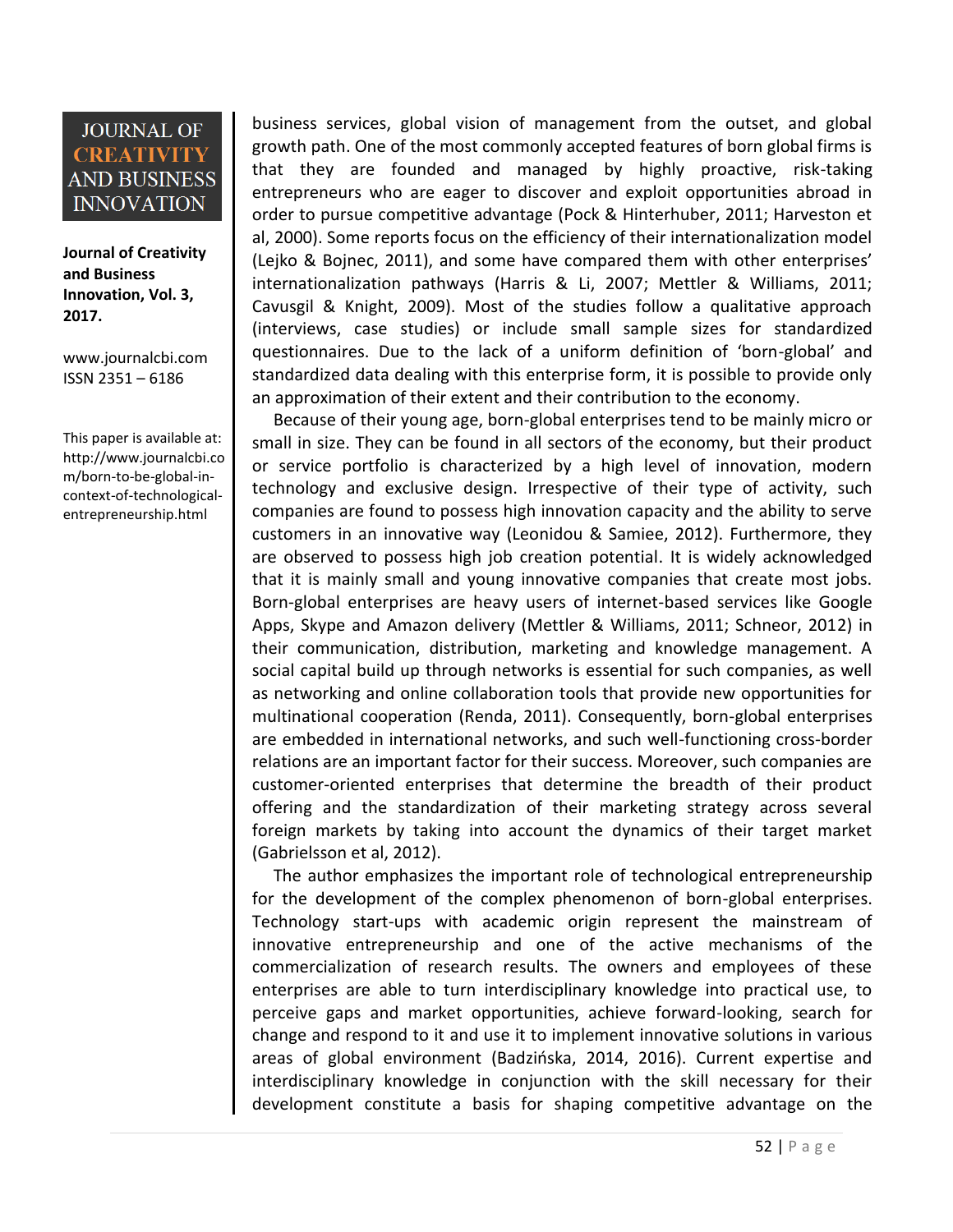

**Journal of Creativity and Business Innovation, Vol. 3, 2017.**

[www.journalcbi.com](http://www.journalcbi.com/) ISSN 2351 – 6186

This paper is available at: [http://www.journalcbi.co](http://www.journalcbi.com/ideation-using-analogies.html) [m/born-to-be-global-in](http://www.journalcbi.com/ideation-using-analogies.html)[context-of-technological](http://www.journalcbi.com/ideation-using-analogies.html)[entrepreneurship.html](http://www.journalcbi.com/ideation-using-analogies.html)

international market.

#### **Research design and methods**

The first part of the study is both theoretical and analytical. A review of scientific literature has been conducted along with the analysis of secondary research results on the nature of born-global enterprises. Attention has been drawn to the concept and the characteristics of this phenomenon. The following methods were used: defining, comparing, attribute analysis, inference. A further part of the study is empirical in its nature as it is based on a qualitative case study analysis of a technology start-up that indicates the key attributes of born-global enterprises. The cognitive aim of this research is to identify and analyze the qualitative functionality of the innovative devices and ICT solutions, designed and commercialized by Leia Display System.

 In order to ensure the reliability of data, the triangulation principle was adopted. The confrontation of multiple data sources justifies the cyclical nature of data collection procedures in the case under examination. Qualitative data was obtained from in-depth interview conducted with the owner of the analyzed enterprise, who is responsible for interaction development. An interview questionnaire was prepared. Semi-structured interview guide contained the following (i) general questions about the company and its organizational structure, (ii) questions about all innovation products and projects, (iii) questions about idea generation, idea selection and project development, (iv) questions about the sources of financing innovative projects and the cooperation with business environment institutions and different enterprises. To expand the database on the company an analysis of materials from the available secondary sources was also conducted. They included websites, publications and opinions of Internet users.

 The wide problem area of creative and innovative entrepreneurship requires the acceptance of the limitations of the study area. The empirical method makes use of a case study involving the analysis of processes implemented in the selected enterprise (Dyer & Nobeoka, 2000). The rationale for the use of a case study is its usefulness related to the timeliness of the analyzed phenomenon and the dynamism of its effects. There is a need to conduct a practice-oriented empirical research for better understanding of reality and to help managers choose their own path (Czakon, 2011). The analyzed technology start-up and its innovative ICT solutions ware selected with a purposeful sampling technique (Merriam, 1998; Maxwell, 2005). The purposeful selection of Leia Display System resulted from the following (i) the pragmatic criterion of availability of data, (ii) clarity of the explained phenomenon of born-global enterprises, (iii) the diagnosed innovative and creative ICT solutions. The above criteria lead to the conclusion that a single case study would help to attain the objectives of the research. The applied case study has helped to recognize the analyzed phenomenon under real conditions (Yin, 1984), and its purpose has been practical orientation (executive research) of the concept of born-global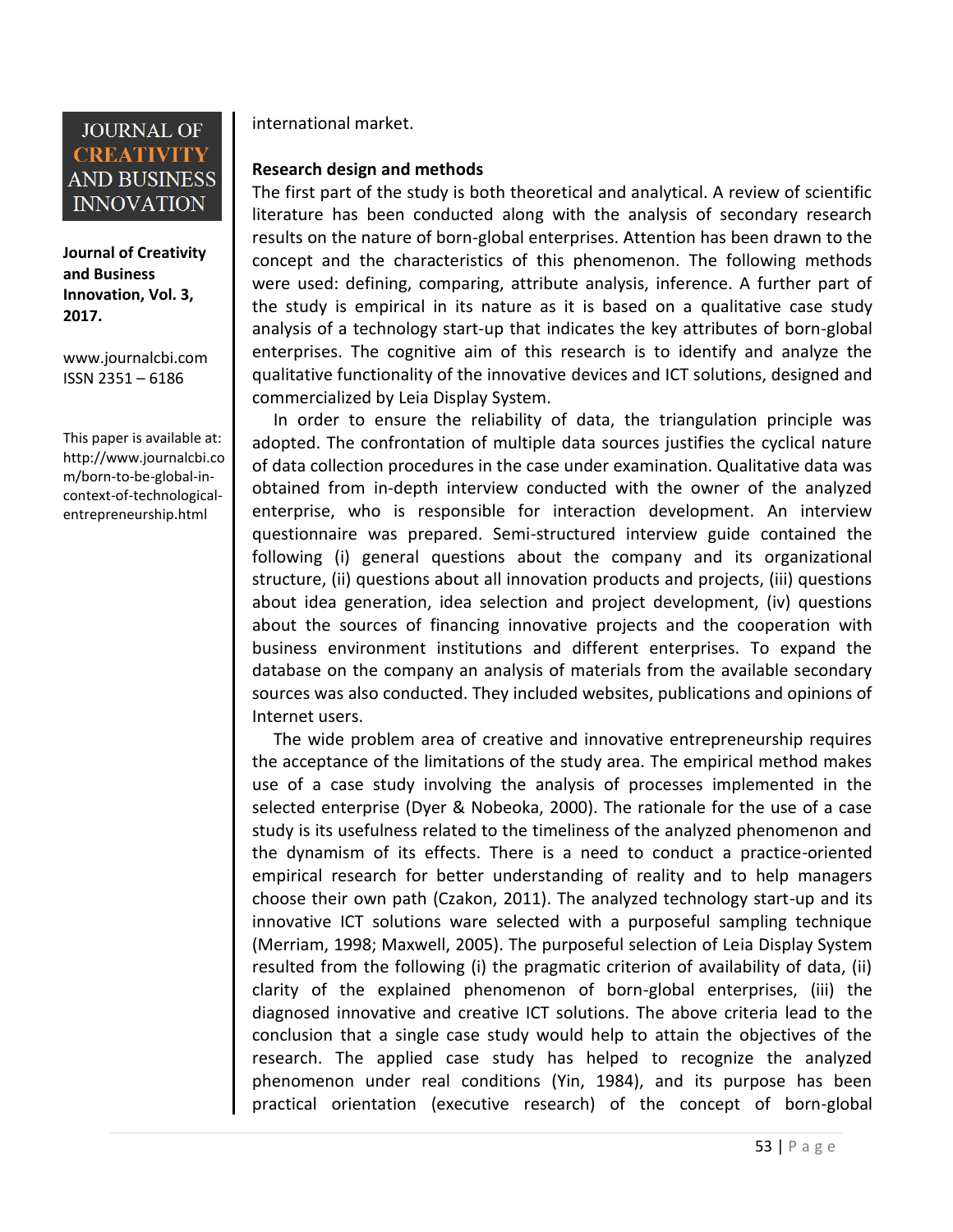**Journal of Creativity and Business Innovation, Vol. 3, 2017.**

[www.journalcbi.com](http://www.journalcbi.com/) ISSN 2351 – 6186

This paper is available at: [http://www.journalcbi.co](http://www.journalcbi.com/ideation-using-analogies.html) [m/born-to-be-global-in](http://www.journalcbi.com/ideation-using-analogies.html)[context-of-technological](http://www.journalcbi.com/ideation-using-analogies.html)[entrepreneurship.html](http://www.journalcbi.com/ideation-using-analogies.html)

enterprises. Both descriptive and explanatory techniques were used in the presented case study.

 To exemplify the innovative entrepreneurship in the born-global perspective, the following research question was erected: how is the required potential of the technology start-up to create and implement innovative ICT solutions in the rapidly changing global business environment. The obtained quantitative and qualitative data were the basis for creating the characteristics of innovative devices and ICT solutions of Leia Display System. The diagnosed functionality and uniqueness of Leia Display S-95 and X-300 were presented in a synthetic way in the following part of the paper.

#### **Research results and discussion**

The subject of the study is the technology Start-ups Leia Display System. It is a young Polish company manufacturing innovative multimedia devices and interactive applications. Leia Display System is a technology patented by the company that enables a display of an image in the air on a thin layer of water vapor, which acts as a carrier (Leiadisplay.com). The founders (two men) of the technology start-up, who, on the basis of interdisciplinary knowledge and experience related to the IT industry, have created a modern business model. The technology Start-up has been on the market since 2013. In its solutions the company uses modern tools of interactive communication and focuses on the customization of services dedicated to individual business customer needs. The solutions offered by Leia are distinguished in the global market by their ingenuity and the quality of applied technology. Entrepreneurs from Leia are characterized by an innovative approach and the use of latest technology. The involvement of the team, a shared vision of the present and the future of the company, the focus on technological innovations and paying attention to customer satisfaction constitute the basis for the development of the organization and directly translate into global market success.

#### **The key attributes of born-global enterprises in the studied company**

In order to obtain an answer to the research question on the kind of potential necessary for a company to create and implement innovative ICT solutions in the rapidly changing global business environment, an attempt has been made to diagnose such a potential and the born to be global attributes in the analyzed company. The competence of the company to compete internationally depends on a set of endogenous as well as exogenous factors. The obtained results are presented synthetically in Table 1.

Table 1: Own study based on the qualitative research.

| The born-global           | <b>Technology Start-up</b>                     |
|---------------------------|------------------------------------------------|
| potential                 | Leia Display System                            |
| <b>Endogenous factors</b> |                                                |
| Professional              | - interdisciplinary and professional knowledge |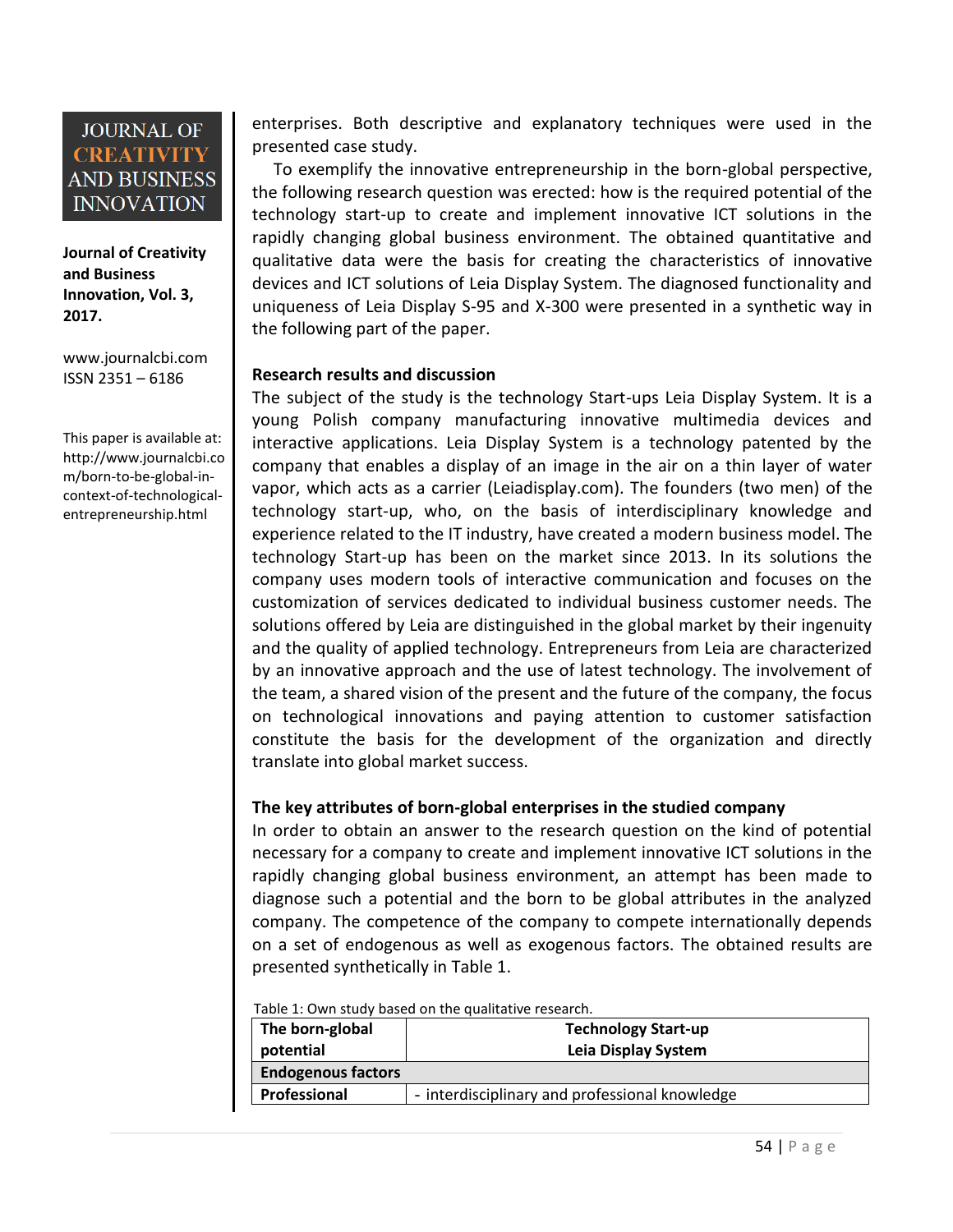**Journal of Creativity and Business Innovation, Vol. 3, 2017.**

[www.journalcbi.com](http://www.journalcbi.com/) ISSN 2351 – 6186

This paper is available at: [http://www.journalcbi.co](http://www.journalcbi.com/ideation-using-analogies.html) [m/born-to-be-global-in](http://www.journalcbi.com/ideation-using-analogies.html)[context-of-technological](http://www.journalcbi.com/ideation-using-analogies.html)[entrepreneurship.html](http://www.journalcbi.com/ideation-using-analogies.html)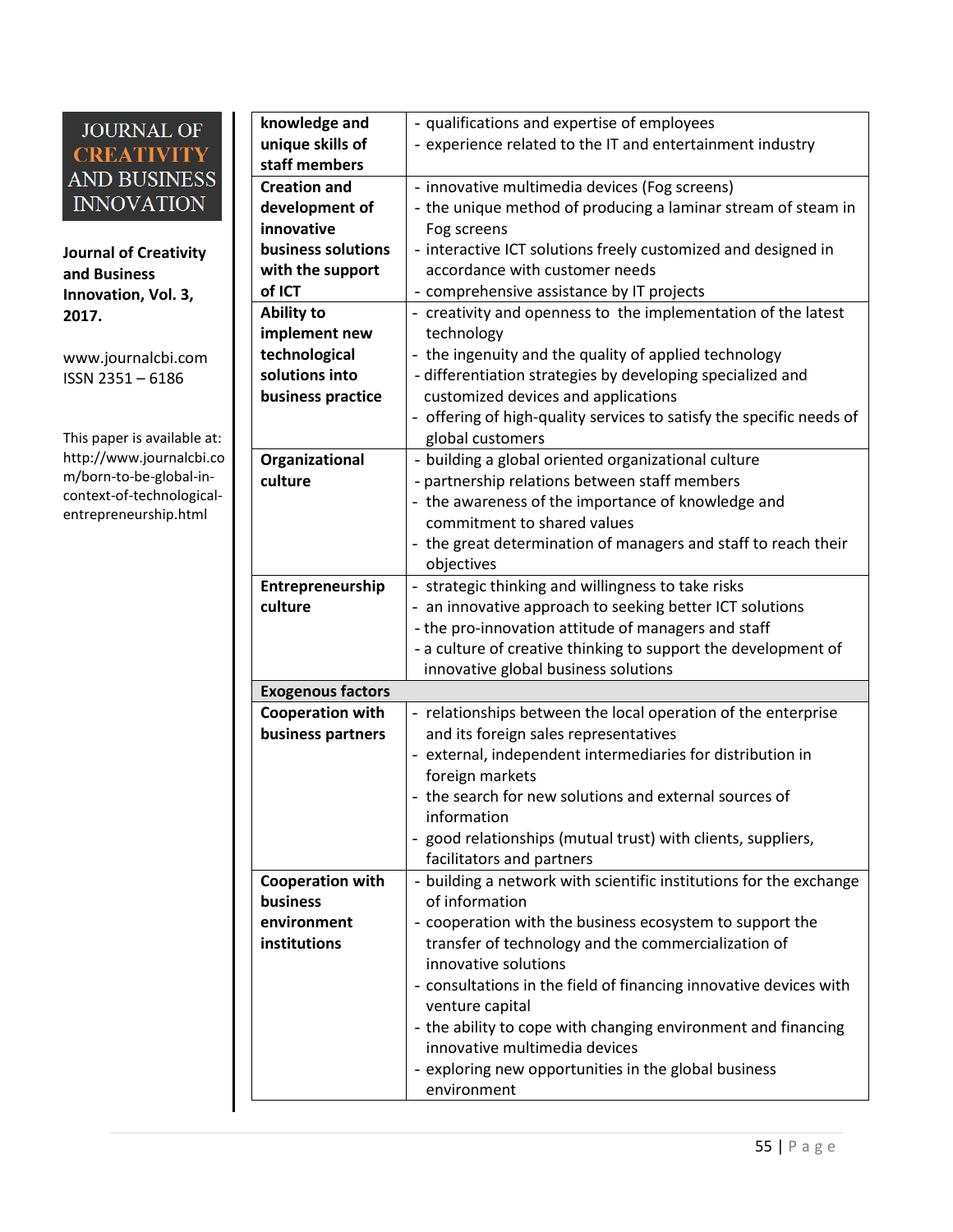**Journal of Creativity and Business Innovation, Vol. 3, 2017.**

[www.journalcbi.com](http://www.journalcbi.com/) ISSN 2351 – 6186

This paper is available at: [http://www.journalcbi.co](http://www.journalcbi.com/ideation-using-analogies.html) [m/born-to-be-global-in](http://www.journalcbi.com/ideation-using-analogies.html)[context-of-technological](http://www.journalcbi.com/ideation-using-analogies.html)[entrepreneurship.html](http://www.journalcbi.com/ideation-using-analogies.html)

| Award in     | - Internet Beta 2013, LBA Start-up Meeting Point 2014      |
|--------------|------------------------------------------------------------|
| prestigious  | - Investor Presentation Contest - Lewiatan Business Angels |
| competitions | 2014                                                       |
|              | - Think Big UPC Business contest 2015                      |

 The very important role is played by the human factor and, more precisely, by the potential of staff members based on professional knowledge and international experience. The creativity of the team facilitates the generation of new ideas and solutions and improves adaptation to the changing business environment. The young entrepreneurs from Leia Display System (LDS) attach great importance to building their own developmental base (both physical and intellectual one) and to the commercialization of solutions and applications designed by employees. An innovative approach to seeking better solutions along with the implementation of the latest technology and great determination of managers to reach their objectives, constitute the challenges for Leia.

 The concept of early internationalization is permanently inscribed in the strategy of the company. They generally had, from the outset, a plan for engaging in intensive international activities, which implies a good level of strategic thinking and willingness to take risks. The main purpose of the team of young entrepreneurs is to create and promote innovative projects that will explore new opportunities and offer unique solutions with the support of ICT in the global business environment. The mission of the team is to break standards, avoid boilerplate solutions and undertake interesting challenges. The basis for the creation of new ICT solutions is to build a climate of dialogue, partnership relations and free flow of information and technological knowledge. A significant role is played by relationships between the local operation of the enterprise and its foreign sales representatives. Ultimately, it is not about the number of networks or contacts, but about their quality in terms of good relationships (mutual trust) with clients, suppliers, facilitators or partners (Gruber-Mücke, 2011). The company uses external, independent intermediaries for distribution in foreign markets. Such networks are important sources of knowledge from professionals that are spread out internationally. Since the launch of the devices in 2014 the company has managed to acquire distributors on foreign markets in such countries as: Benelux, France, India, Saudi Arabia, United Arab Emirates, South Korea.

 The offering of high-quality services to satisfy the specific needs of global customers is one of the attributes of born-global enterprises. An important aspect here is also the consistency of operations and customer-oriented employees, who pay high attention to the quality of services. A common vision of development strategy shared by the managers in Leia concerns the creation of new ICT solutions per requests of different groups of consumers, freely customized and designed in accordance with customer needs. The devices are manufactured to order and the company uses differentiation strategies by developing specialized and customized applications. By building a global oriented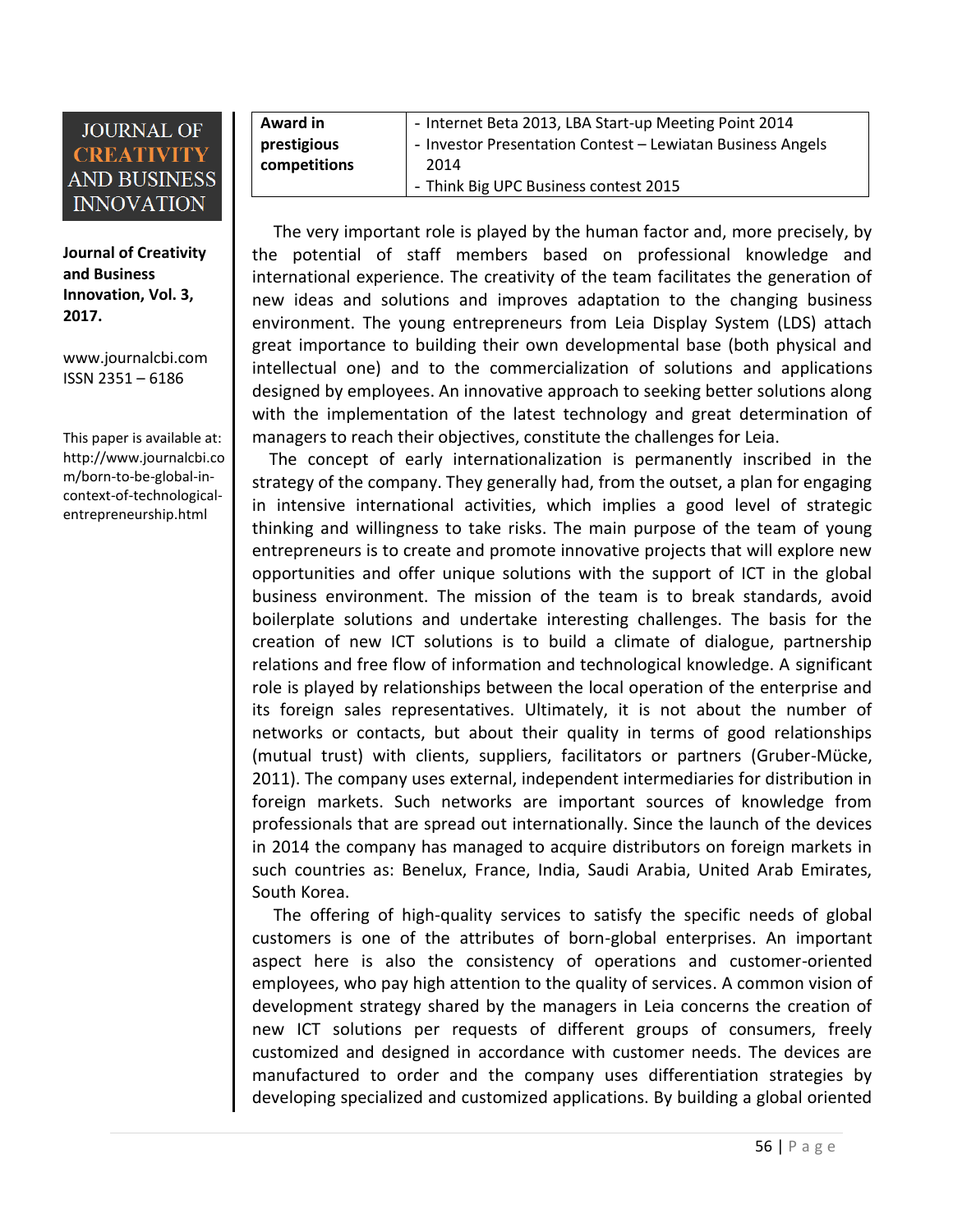**Journal of Creativity and Business Innovation, Vol. 3, 2017.**

[www.journalcbi.com](http://www.journalcbi.com/) ISSN 2351 – 6186

This paper is available at: [http://www.journalcbi.co](http://www.journalcbi.com/ideation-using-analogies.html) [m/born-to-be-global-in](http://www.journalcbi.com/ideation-using-analogies.html)[context-of-technological](http://www.journalcbi.com/ideation-using-analogies.html)[entrepreneurship.html](http://www.journalcbi.com/ideation-using-analogies.html)

organizational culture the analyzed enterprise creates its own patterns of behavior and patterns of action, thus gaining unique expertise and the ability to cope with changing environment. The basis of organizational culture is the awareness of the importance of knowledge, commitment to shared values and the creation of an attitude of cooperation with external partners. These are the necessary conditions to create a culture of creative thinking to support the development of innovative business solutions on the international market.

 An important aspect in the rapidly changing global market is to study the environment in terms of demand for new ICT solutions and look for external sources of information to fill gaps in intellectual resources. In this context, the significant role is played by cooperation with selected research institutions and organizations supporting technology transfer. The external environment potential determines the development of technological innovations in the analyzed company. Company managers attach great importance to building a network for the exchange of information, to creating an attitude of openness to new solutions and to the dissemination of information and communication technologies. The pro-innovation attitude is something more than just a search for new solutions in a changing environment. Among the activities undertaken by the company in the field of cooperation with the business ecosystem to support the transfer of technology and the commercialization of innovative solutions, it is necessary to mention the participation in prestigious competitions e.g. Internet Beta 2013, LBA Start-up Meeting Point 2014 or Investor Presentation Contest – Lewiatan Business Angels. In February 2015 Leia reached the final of the II edition of Think Big UPC Business contest, where it scored 2nd. This is a special award for entrepreneurs who, through their creativity and openness to new technological thought, bring innovative solutions to the market. The cooperation with the institutions of business environment in consulting, organizing and financing innovative ICT solutions constitute for the company the condition for global development. These examples confirm that endogenous factors and external environment undoubtedly play the important role in building of entrepreneurial orientation and in the process of early internationalization.

#### **Innovative and creative business solutions of Leia Display System**

Leia Display System is a unique technology solution on a global scale. The very idea of fog screens is not new, but the method of producing a laminar stream of steam is quite innovative and has been patented by its inventor. This innovative technology – based on solutions in the field of aerodynamics and computer science – allows the projection of any media content on a thin layer of water vapor. Very thin projection surface (about 6mm) makes possible to project hi definition pictures. The use of unique applications to enable screen interactivity is also innovative. The official premiere of Leia Display System took place in October 2014. Approximately six months later the company was able to acquire distributors in eight countries.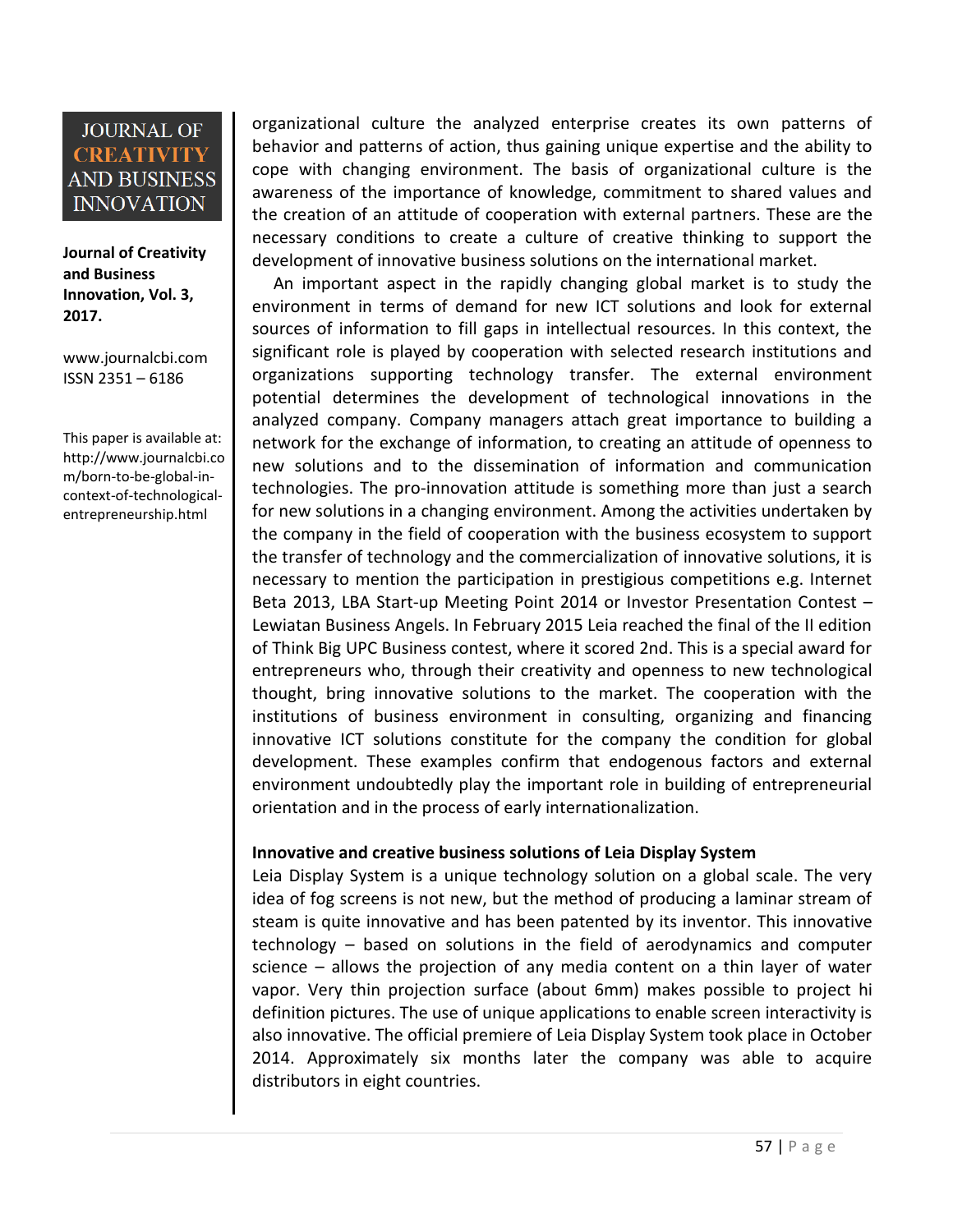**Journal of Creativity and Business Innovation, Vol. 3, 2017.**

[www.journalcbi.com](http://www.journalcbi.com/) ISSN 2351 – 6186

This paper is available at: [http://www.journalcbi.co](http://www.journalcbi.com/ideation-using-analogies.html) [m/born-to-be-global-in](http://www.journalcbi.com/ideation-using-analogies.html)[context-of-technological](http://www.journalcbi.com/ideation-using-analogies.html)[entrepreneurship.html](http://www.journalcbi.com/ideation-using-analogies.html)

 Existing solutions display a picture on steam using a curtain of dense smoke. The projected image is displayed, but remains fuzzy and unreadable. Leia is the first system with a truly transparent and stable image carrier (Leiadisplay.com). The chief designer and Co-owner of Leia developed and patented a unique solution for producing a laminar stream of water vapor. Leia technology makes the emitted mist beam laminar even at a distance. The row of neighboring jets of water vapor produces a very thin, large screen, which remains almost invisible and it perfectly captures even the smallest details of the image. In turn, the Cofounder and Lead Developer at Leia created interactive applications. The image displayed on a thin layer of steam is interactive due to the use of motion sensors that observe the object within the plane of the screen, or in front of it. This allows the interaction with the image suspended in space by means of movements and gestures (see Figure 1).



*Figure 1*. The Leia screen – hologram effect

 This technique is the most similar to film holograms. But it is not a classic three-dimensional hologram as the technology used is based on a flat surface where an image from a projector is displayed. However, it is displayed in the air and forms an illusion of three dimensions (hologram effect). The company makes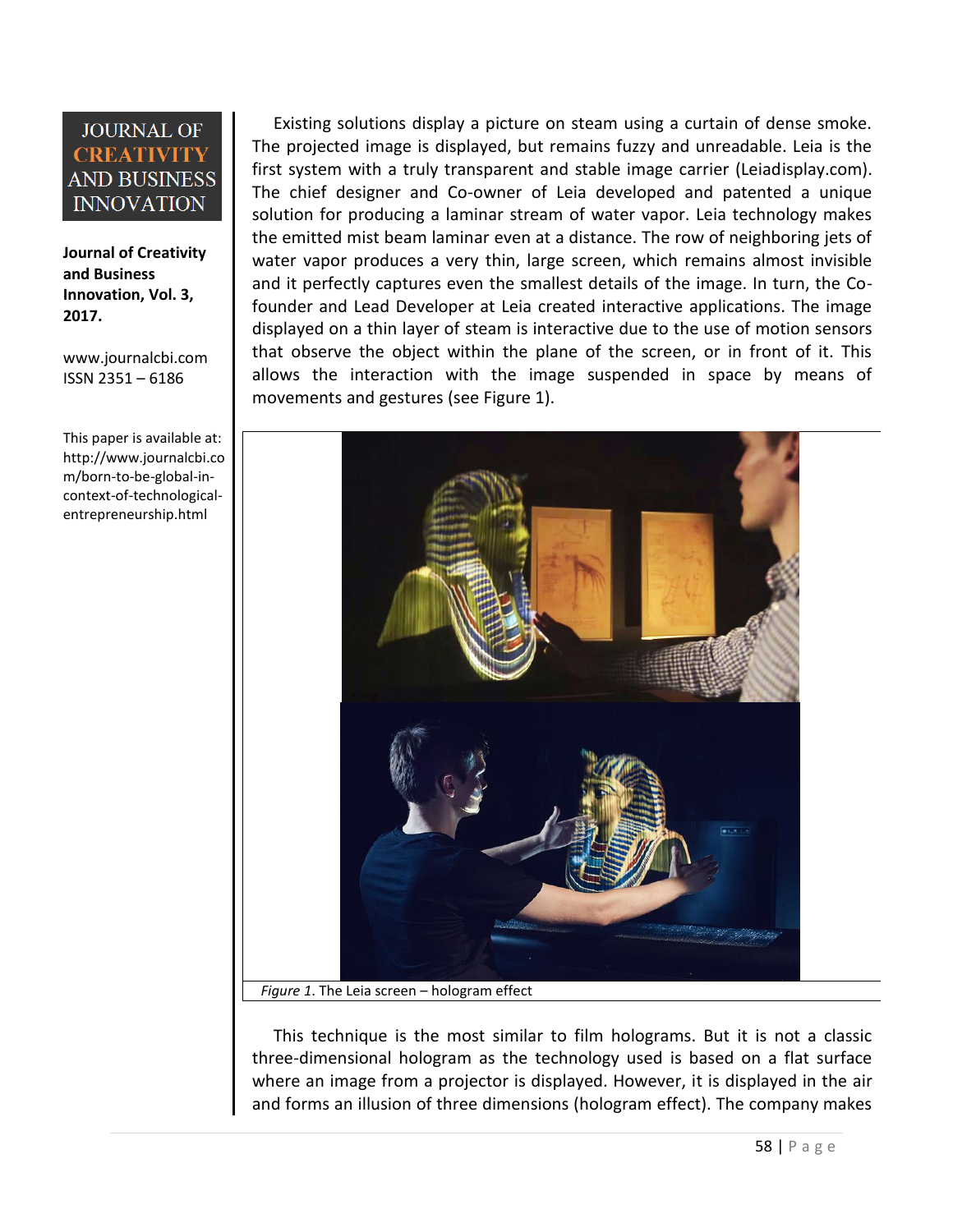**Journal of Creativity and Business Innovation, Vol. 3, 2017.**

[www.journalcbi.com](http://www.journalcbi.com/) ISSN 2351 – 6186

This paper is available at: [http://www.journalcbi.co](http://www.journalcbi.com/ideation-using-analogies.html) [m/born-to-be-global-in](http://www.journalcbi.com/ideation-using-analogies.html)[context-of-technological](http://www.journalcbi.com/ideation-using-analogies.html)[entrepreneurship.html](http://www.journalcbi.com/ideation-using-analogies.html)

use of the following solutions: Microsoft Kinect, Leap Motion, and Intel + Creative. The function of tracking user profiles makes it possible to 'draw' wings or a 'fiery' circle while passing through the screen or to 'release' a bird from hand. It is also possible to interact with the objects shown on the screen, for example by opening closed doors with a touch, or call an animal's response by command. Depending on the sensitivity of sensors, a signature can be made in the air or something can be drawn on the screen (see Figure 2). Better and more accurate sensors of these types appear around the world, thus opening up new possibilities for Leia technology.



*Figure 2.* Interaction with the Leia screen.

 Available versions of Leia Display screens are S-95 and X-300. LDS S-95 is a screen with dimensions of 95cm x 65cm mounted on a mobile base, so the picture remains at viewer's eye level. The screen blows vapor from the bottom and it is possible to display i.e. a virtual assistant, a 3D model or an interactive game. S-95 is primarily addressed to the advertising market, where innovative formulas of communication are particularly appreciated. This innovative solution perfectly complements the offer of interactive devices used at trade fairs, promotion of products or cultural events at museums. In turn, Leia X-300 generates a screen size of 3 x 2.5 m, which is suspended from the top and blows vapor downwards. This is a screen through which one can literally walk and drive out of it with a car by smashing a virtual glass pane (see Figure 3). But this is not a three-dimensional projection. LDS X-300 screens can be combined with each other using their shorter side and in practice form infinite surfaces. This allows an extensive use on event, entertainer, and theater markets and other events related to new technologies.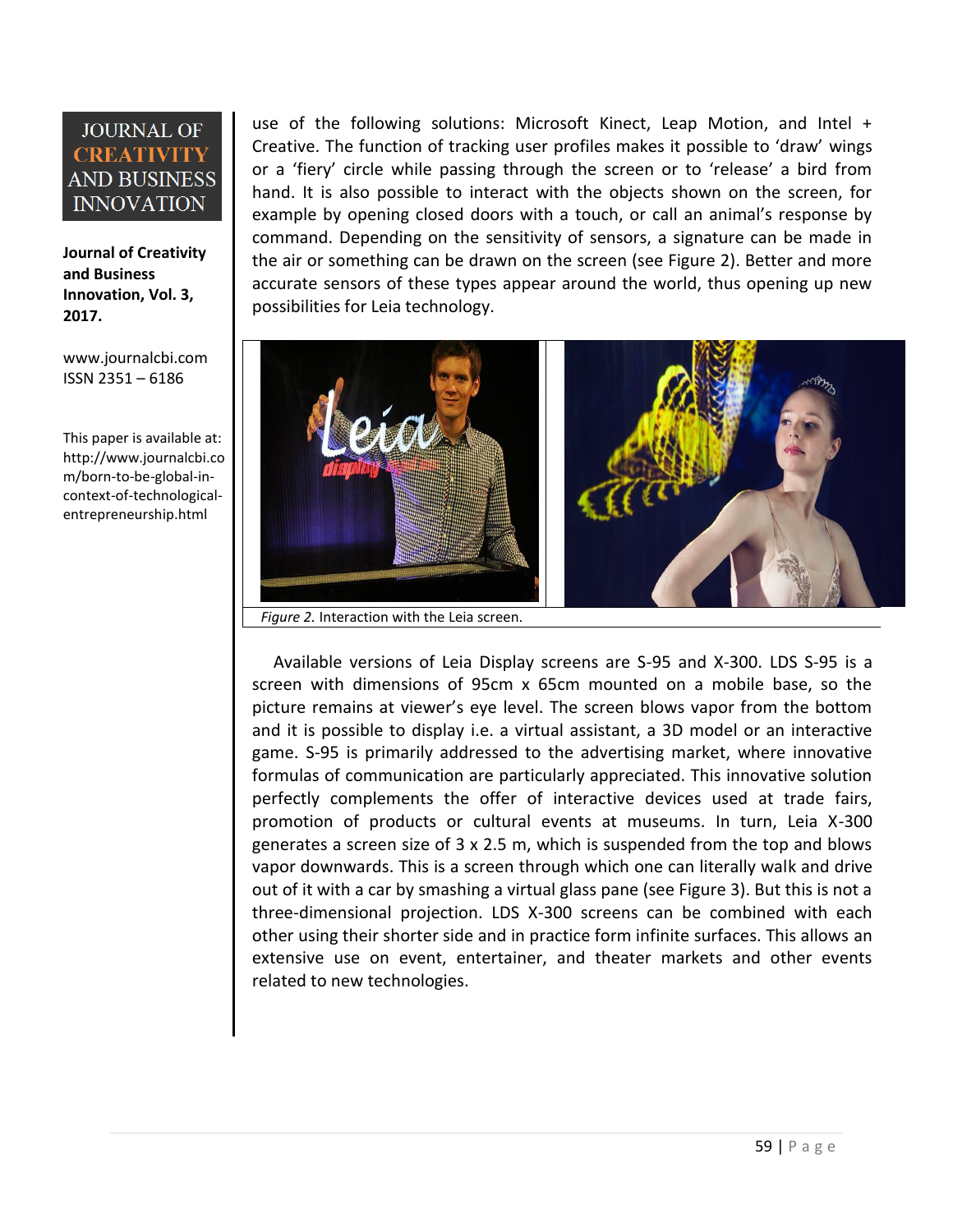**Journal of Creativity and Business Innovation, Vol. 3, 2017.**

[www.journalcbi.com](http://www.journalcbi.com/) ISSN 2351 – 6186

This paper is available at: [http://www.journalcbi.co](http://www.journalcbi.com/ideation-using-analogies.html) [m/born-to-be-global-in](http://www.journalcbi.com/ideation-using-analogies.html)[context-of-technological](http://www.journalcbi.com/ideation-using-analogies.html)[entrepreneurship.html](http://www.journalcbi.com/ideation-using-analogies.html)



 As mentioned above, the projection surface is composed of water vapor, and demineralized water is used for its production. Leia S-95 consumes approximately 400ml of water per hour, and in the case Leia X-300, it is 4l per hour. Projection surface is protected by special curtain airbags, but it is not recommended to use the device in drafts or directly under air blowers. The image becomes visible using rear projection. There is no single recommended type of projector. Its type and capacity depends on the brightness of the place where it is to be used. The projector should be turned in the direction of the viewer. The image can be seen from both sides, but for this purpose two projectors must be used. There are some limitations resulting from the technology. The main barrier for using Leia technology is light that must be muted. Moreover, wind can interfere with the picture. The optimum operating temperature for Leia is room temperature (18- 30 degrees), but the system also works at lower and higher temperature ranges.

 Leia Display screens are the ideal solution wherever viewing experience counts and where businesses want to be distinguished by the originality of their media and engage their customers – at fairs, premieres, fashion shows, shopping centers and cultural and sporting events. Due to their originality and uniqueness, Leia screens allow brands to differentiate themselves in a competitive environment and among the audience build a sense of communing with the technology of the future. This technological solution can find numerous applications in the promotional activities of companies.

#### **Conclusions and recommendations**

Inventions, discoveries and new technologies – as a result of the implementation and development of the commercial market – form technological innovations that determine further development of products and processes. The application of the empirical method of a case study has made it possible to characterize the essence of born-global enterprises and illustrate the progress and development of the global technology Start-up – Leia Display System. The study has confirmed that innovation and adaptive creativity are essential to stay ahead of the competition and gain a competitive advantage in the rapidly changing global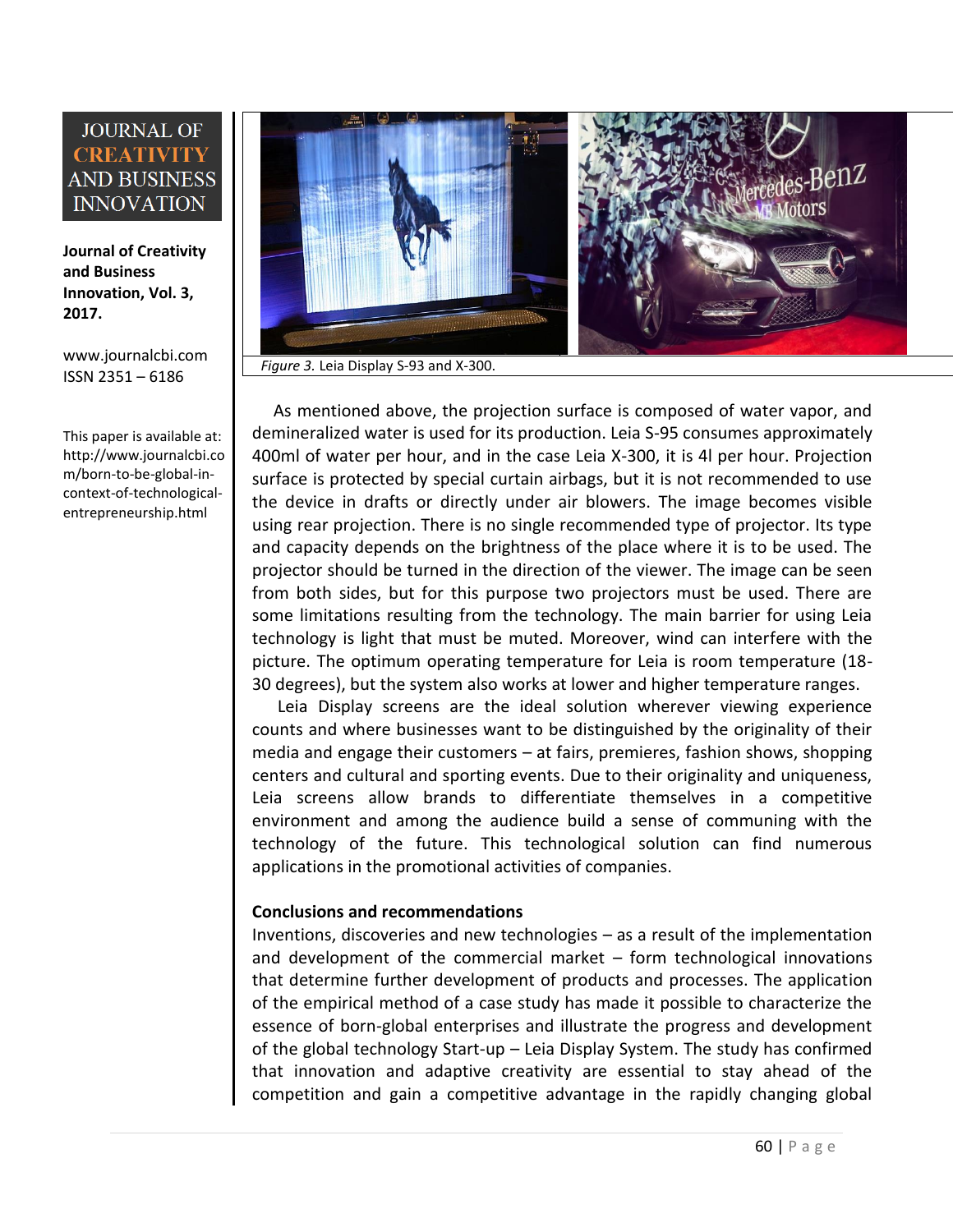**Journal of Creativity and Business Innovation, Vol. 3, 2017.**

[www.journalcbi.com](http://www.journalcbi.com/) ISSN 2351 – 6186

This paper is available at: [http://www.journalcbi.co](http://www.journalcbi.com/ideation-using-analogies.html) [m/born-to-be-global-in](http://www.journalcbi.com/ideation-using-analogies.html)[context-of-technological](http://www.journalcbi.com/ideation-using-analogies.html)[entrepreneurship.html](http://www.journalcbi.com/ideation-using-analogies.html)

business environment. Entrepreneurship of young global start-ups is seen as a process of searching for global market opportunities and knowledge-based resources necessary to exploit these opportunities in order to gain results on a long term. It can be distinguished as independent risk taking ability to achieve the gains on the international market. Aiming to develop their own technological and innovative facilities, they seek access to valuable resources of knowledge. Equipment and authorial applications created by Leia support interactive and engaging business communication, creating new customer needs and setting trends in the global business environment. With their specialized products and unique technological solutions the company can fill important gaps in the value chain of other firms and exploit economies of scope. Effective teamwork implies synergism between all team members that are willing to combine and recombine their expertise, sharing knowledge, ideas and skills in order to generate creative solutions for emerging problems and new global opportunities.

 Despite the fact that the research is based on a single case study, there are some interesting implications for business practice. A team of young entrepreneurs working for Leia is currently planning more innovative business solutions and applications for their devices. However, external funding is necessary for further development of the innovative technology. The company is seeking investors who are interested in the establishment of a company and in the development and the acceleration of the project. Entrepreneurs are willing to set up an R & D department in order to improve their solutions. Entrepreneurs from Leia are working to achieve the better stability of the screen, which aims to further increase the quality and detail of the image. The image has to be much more pronounced, and the screen even more unified than ever before. The development of technology for obtaining a homogeneous screen will contribute to this along with the development of small and high-performance projectors. Interaction with humans shall also be sophisticated by building advanced touch interfaces. The applications will interpret movements, voice, intentions, and not only touch.

 Leia believes in the technology it has commercialized, but continues to search for new solutions by experimenting with different kinds of liquids, gases and methods of display. At the moment, however, steam works best. The second major challenge is the development of the system in the direction of three dimensions that would enable new areas of application. Engineers are working on '3D cinema without glasses' technology. This solution has numerous disadvantages, but it will display images in a way more interesting than before. Displaying in 3D requires many years of further study.

 There is a need for framework conditions fostering the reasons for the emergence of Polish born-global enterprises. However, their pioneering character in terms of young age, newness of ideas and lack of established presence on the market also presents significant challenges for their capacity to survive. International entrepreneurship demands local and global externalities. The development and implementation of innovations require cooperation with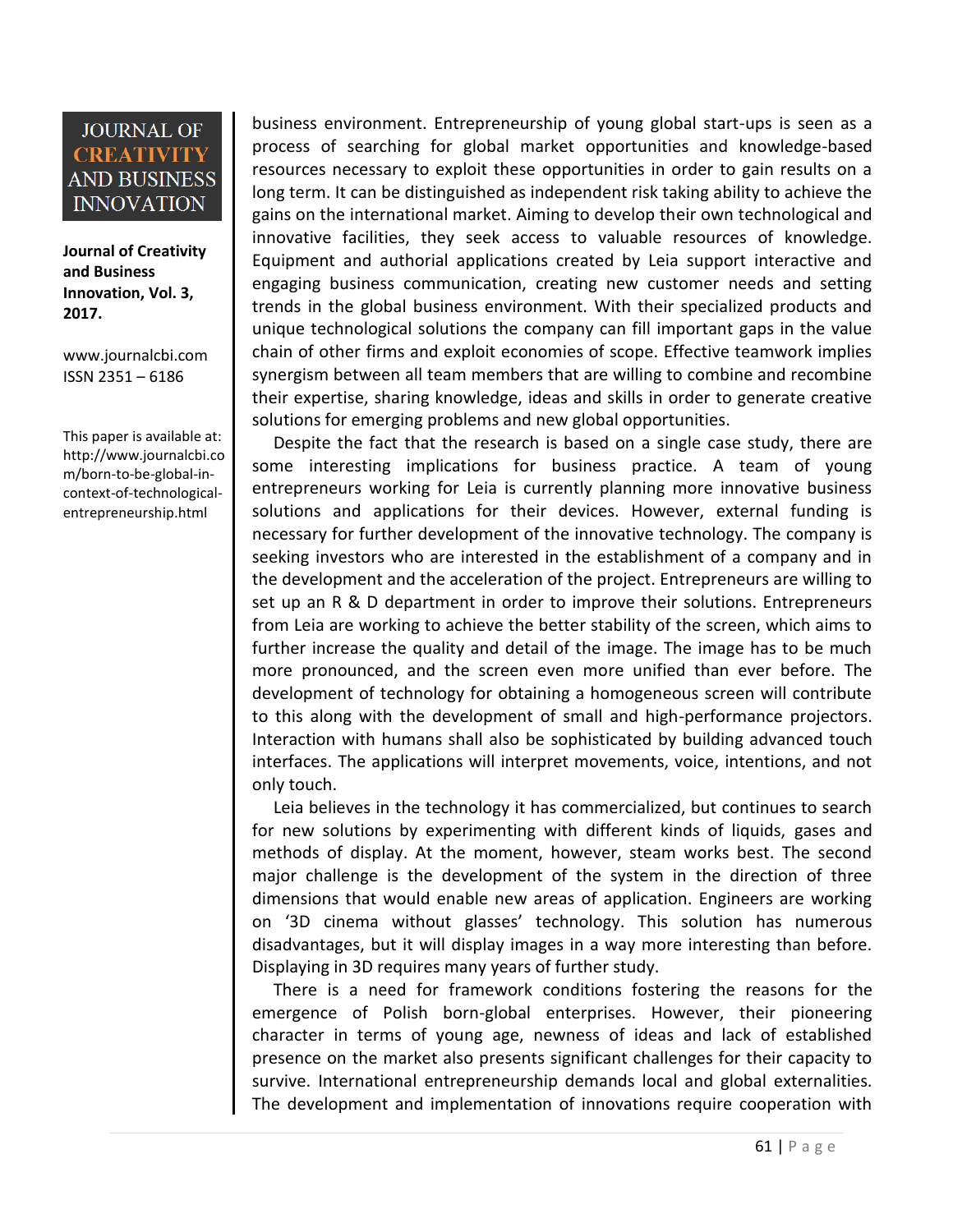**Journal of Creativity and Business Innovation, Vol. 3, 2017.**

[www.journalcbi.com](http://www.journalcbi.com/) ISSN 2351 – 6186

This paper is available at: [http://www.journalcbi.co](http://www.journalcbi.com/ideation-using-analogies.html) [m/born-to-be-global-in](http://www.journalcbi.com/ideation-using-analogies.html)[context-of-technological](http://www.journalcbi.com/ideation-using-analogies.html)[entrepreneurship.html](http://www.journalcbi.com/ideation-using-analogies.html)

the institutions of business environment, including those that provide funding for such projects. In this respect, technological entrepreneurship is related to the basic pillars of knowledge-based economy. A special role should be played here by business ecosystem, namely a wide range of cooperation ranging from consortia or research centers, through consultancy, organizational, funding and infrastructure services, up to relations with business environment institutions in the field of incubation. Science and technology parks, public administration and financial systems should contribute to the maturing of entrepreneurial initiatives. Furthermore, competitions and prizes for new companies that recognize the entrepreneurial spirit could be an additional source of motivation for the creation of new global initiatives. A comparatively high level of capital is needed for global start-ups to unlock and use their full potential – difficult for a company which has limited resources and which faces the reluctance of external investors to finance its untested business idea. This requires high levels of technical and managerial expertise, familiarity with procedures and markets and a high level of commitment and engagement. Consequently, innovative financing instruments acknowledging the specific characteristics of born-global enterprises, by providing them with sufficient funds without limiting their future growth, seem to be needed. Case studies in the field of global technology start-ups should develop the existing theory and provide explanations of the hitherto unrecognized phenomena. This paper may provide a starting point for an indepth empirical research and contribution to the discussion on the methodological dilemmas associated with conducting research in this area.

#### **References**

- Badzińska, E. (2014). Indywidualizacja rozwiązań ICT w praktyce gospodarczej na przykładzie start-upów akademickich. *Business Informatics*, 2(32), 24–32.
- Badzińska, E. (2015). Technology entrepreneurship as a condition for the transfer of innovative solutions to business practice. In *16th EBES Conference – Istanbul Program and abstract book*. May 27-29, Istanbul: EBES Publications.
- Badzińska, E. (2016). The Concept of Technological Entrepreneurship: The Example of Business Implementation. *Entrepreneurial Business and Economics Review*, 4(3), 57–72.
- Bailetti, T. (2012). Technology Entrepreneurship: Overview, Definition, and Distinctive Aspects. *Technology Innovation Management Review*, 2(2), 5–12.
- Brazdauskaite, G., & Rasimaviciene, D. (2015). Towards the Creative University: Developing a Conceptual Framework for Transdisciplinary Teamwork. *Journal of Creativity and Business Innovation*, 1, 49–63.
- Cavusgil, S. T., & Knight, G. (2009). *Born global firms: A new international enterprise*. NewYork: Business Expert Press.
- Coviello, N. E., McDougall, P. P., & Oviatt, B. M. (2011). The emergence, advance and future of international entrepreneurship research – An introduction to the special forum. *Journal of Business Venturing*, 26(6), 625–631.
- Czakon, W. (2011). Zastosowanie studiów przypadku w badaniach nauk o zarządzaniu. In W. Czakon (Ed.), Podstawy metodologii badań w naukach o zarządzaniu (46–63). Warszawa: Wolters Kluwer Business.
- Dyer, J., & Nobeoka, K. (2000). Creating and Managing a High Performance Knowledge-Sharing Network: The Toyota Case. *Strategic Management Journal*, 21(3), 345–367.
- Etzkowitz, H., Solé, F., & Piqué, J. M. (2007). The Creation of Born Global Companies within the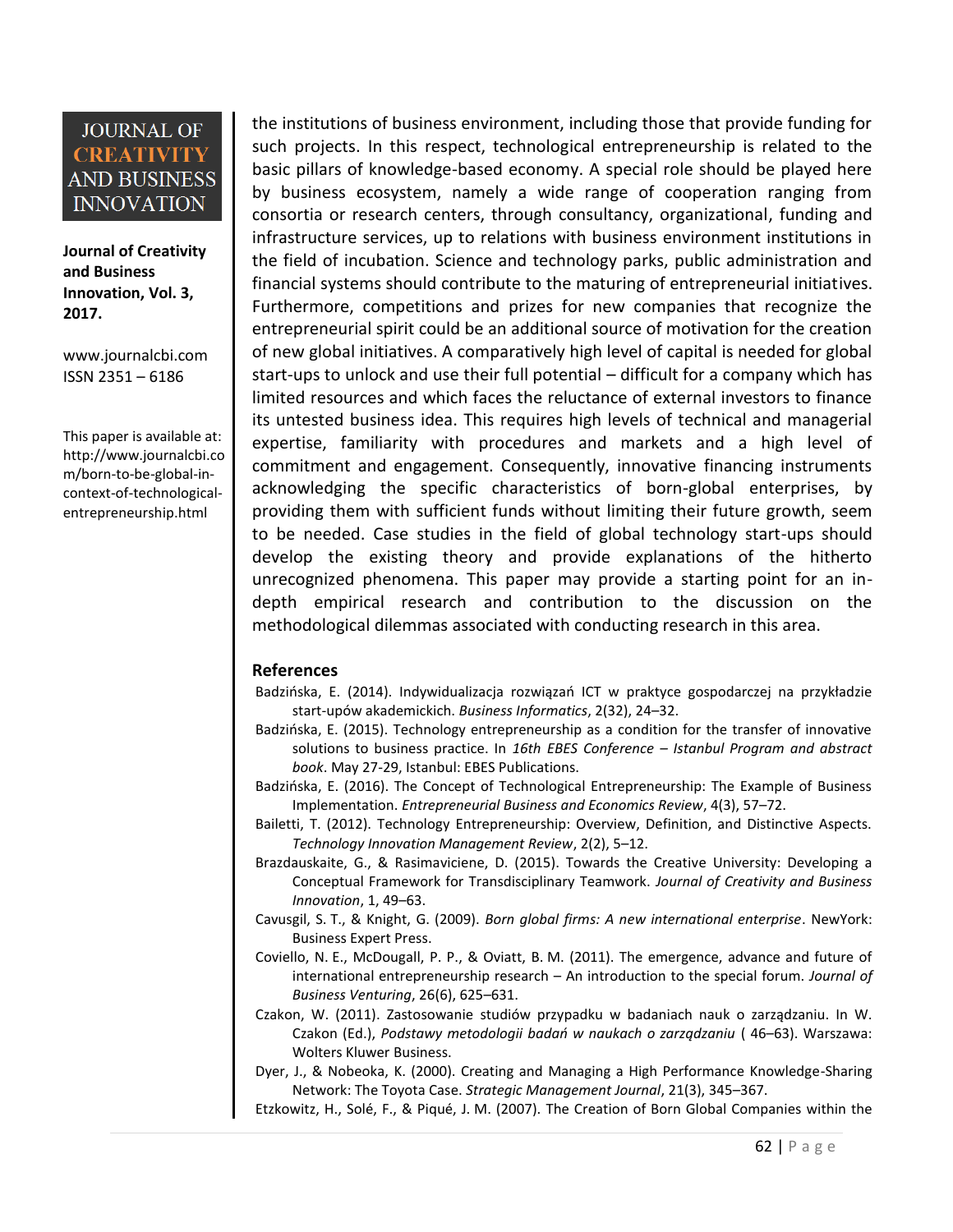**Journal of Creativity and Business Innovation, Vol. 3, 2017.**

[www.journalcbi.com](http://www.journalcbi.com/) ISSN 2351 – 6186

This paper is available at: [http://www.journalcbi.co](http://www.journalcbi.com/ideation-using-analogies.html) [m/born-to-be-global-in](http://www.journalcbi.com/ideation-using-analogies.html)[context-of-technological](http://www.journalcbi.com/ideation-using-analogies.html)[entrepreneurship.html](http://www.journalcbi.com/ideation-using-analogies.html)

Science Cities: An approach from Triple Helix. *Engevista*, 9(2), 149–164.

- Gabrielsson, P., Gabrielsson, M., & Seppälä, T. (2012), Marketing strategies for foreign expansion of companies originating in small and open economies: The consequences of strategic fit and performance. *Journal of International Marketing*, 20(2), 25–48.
- Gabrielsson, M., Kirpalani, V. H. M. (2012). Overview, background and historical origin of born globals: Development of theoretical and empirical research. In M. Gabrielsson, & V. H. M. Kirpalani (Eds.), *Handbook of research on born globals*. Cheltenham: Edward Elgar.
- Garud, R., & Karnøe, P. (2003). Bricolage versus breakthrough: distributed and embedded agency in technology entrepreneurship. *Research Policy*, 32(2), 277–300.
- Gruber-Mücke, T. (2011). *Internationalisierung in fruehen Unternehmensphasen: Eine empirische Analyse der Wachstumsdynamik von Jungunternehmen*. Wiesbaden: Gabler Verlag.

Harris, R., & Li, Q. C. (2007). *Born global' companies: Evidence from FAME and CIS*. London: UKTI.

- Harveston, P. D., Kedia, B. L., & Davis, P. S. (2000). Internationalization of born global and gradual globalising firms: The impact of the manager. *Advances in Competitiveness Research*, 8(1), 92–99.
- Johanson, J., & Vahlne, J.-E. (1990). The mechanism of internationalization. *International Marketing Review*, 7(4), 11–24.
- Jones-Evans, D. (1995). A typology of technology-based entrepreneurs: A model based on previous occupational background. *International Journal of Entrepreneurial Behavior & Research*, 1(1), 26–47.
- Knight, G., & Cavusgil, S. T. (1996). The born global firm: Challenge to traditional internationalization theory. In S. Cavusgil, & T. Madsen (Eds.), *Advances in international marketing*. Bingley, UK: Emerald Grou.
- Lejko, I., & Bojnec, S. (2011). The internationalisation of Slovenian SMEs: The born global concept in transition economies. In *Managing sustainability? Proceedings of the 12th Management International Conference*, Portorož, Slovenia, November 23-26, University of Primorska, Slovenia.
- Leonidou, A. C., & Samiee, S. (2012). Born global or simply rapidly internationalising? Review, critique, and future prospects. In M. Gabrielsson, & V. H. M. Kirpalani (Eds.), *Handbook of research on born globals*. Cheltenham: Edward Elgar.
- Lindenberg, S., & Foss, N. J. (2011). Managing joint production motivation: The role of goal framing and governance mechanisms. *Academy of Management Review*, 36(3), 500–525.
- Liu, T. H., Chu, Y. Y., Hung, S. Ch., & Wu, S. Y. (2005). Technology entrepreneurial styles: a comparison of UMC and TSMC. *International Journal of Technology Management*, 29(1/2), 92–115.
- Loane, S., Bell, J., & McNaughton, R. (2007). A cross-national study on the impact of management teams on the rapid internationalization of small firms. *Journal of World Business*, 42(4), 489–504.
- Luostarinen, R., & Gabrielsson, M. (2006). Globalisation and marketing strategies for born globals in SMOPECs'. *Thunderbird International Business Review*, 48(6), 703–801.
- Madsen, T. K., Rasmussen, E., & Servais, P. (2000). Differences and similarities between born globals and other types of exporters. In A. Yaprak, & H. Tutek (Eds.), *Globalization, the multinational firm, and emerging economies, Advances in International Marketing* (247– 265). Bingley, UK: Emerald Grou.
- Madsen, T. K., & Servais, P. (1997). The internationalization of born globals: An evolutionary process? *International Business Review*, 6(6), 561–583.
- Maxwell, J.A. (2005). *Qualitative Research Design: an Interactive Approach*. Thousand Oaks, CA: Sage Publications.
- McDougall, P. P., Shane, S., & Oviatt, B. M. (1994). Explaining the formation of international new ventures: The limits of theories from international business research. *Journal of Business Venturing*, 9(6), 469–487.
- Merriam, S.B. (1998). *Qualitative Research and Case Studies Applications in Education*. San Francisco: Jossey-Bass Publications.
- Mettler, A., & Williams, A. D. (2011). The rise of the micro-multinational: How freelancers and techonology-savvy start-ups are driving growth, jobs and innovation. *Lisbon Council Policy*